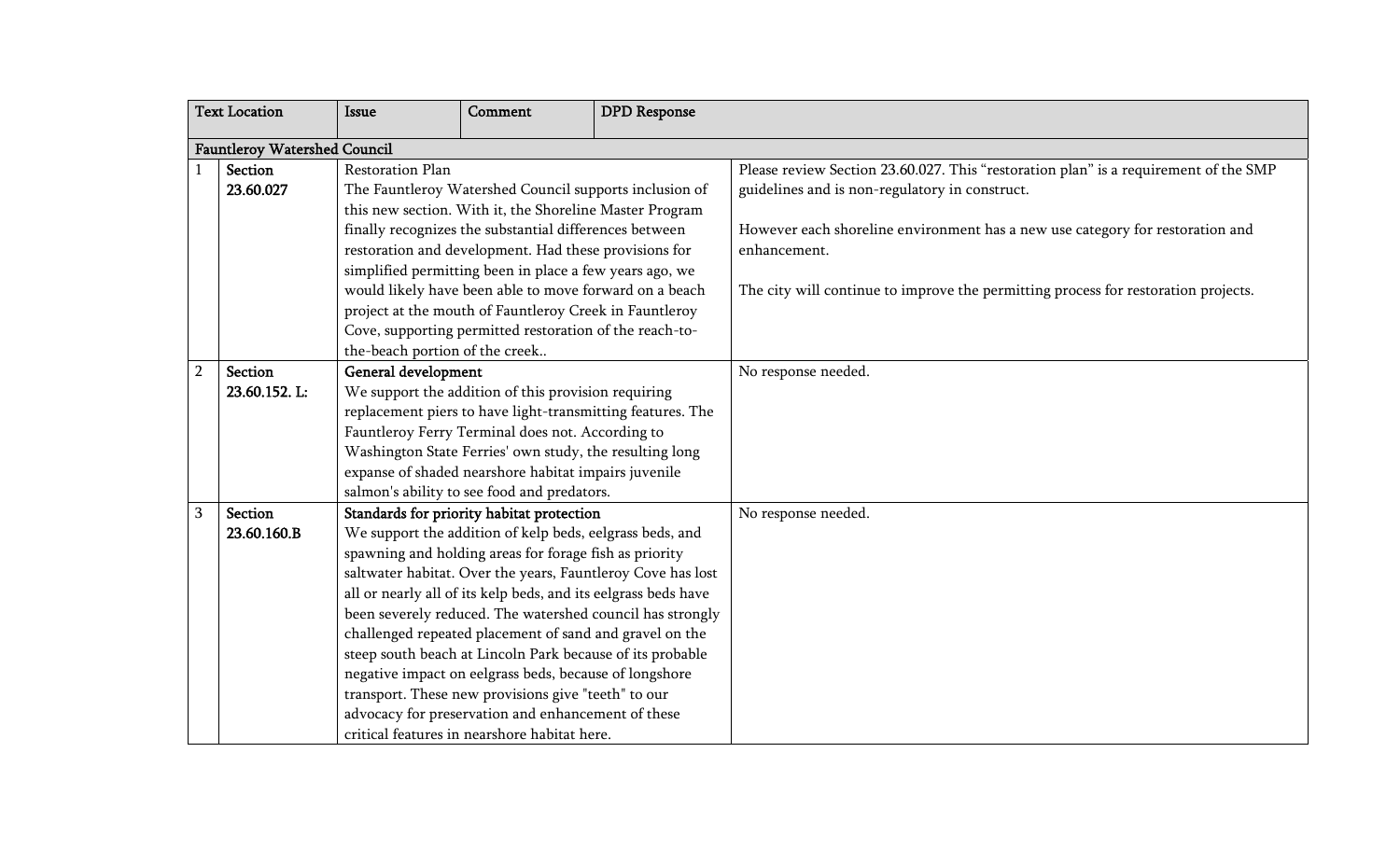| <b>Text Location</b> |                                  | Issue                                                                                                                                                                                                                                                                                                                                                                                                                                                                                                                                                                                                             | Comment                                                                                                                                                                                                  | <b>DPD</b> Response |                                                                                                                                                                          |
|----------------------|----------------------------------|-------------------------------------------------------------------------------------------------------------------------------------------------------------------------------------------------------------------------------------------------------------------------------------------------------------------------------------------------------------------------------------------------------------------------------------------------------------------------------------------------------------------------------------------------------------------------------------------------------------------|----------------------------------------------------------------------------------------------------------------------------------------------------------------------------------------------------------|---------------------|--------------------------------------------------------------------------------------------------------------------------------------------------------------------------|
| 4                    | Section<br>23.60.254.F.1         | Shoreline modifications in the Conservancy<br>Preservation environment<br>We note what appears to be a dissonance between the<br>above provision about protection of nearshore habitat and<br>this provision to allow fill as part of a beach nourishment<br>project. We recommend, based on our experience with                                                                                                                                                                                                                                                                                                  |                                                                                                                                                                                                          |                     | Code revised as requested. See new table in Section 23.60.172 item 7g.                                                                                                   |
|                      |                                  | such projects in the nearshore habitat in Fauntleroy Cove,<br>that use of sand and gravel for "soft" shoreline stabilization<br>not be given ongoing exemption but rather be examined<br>on a case-by-case basis.                                                                                                                                                                                                                                                                                                                                                                                                 |                                                                                                                                                                                                          |                     |                                                                                                                                                                          |
| 5                    | Section<br>23.60.284.A           | <b>Recreation environment</b>                                                                                                                                                                                                                                                                                                                                                                                                                                                                                                                                                                                     | Shoreline modifications in the Conservancy<br>We support the new provision that allows noxious weed<br>control. With reed canary grass present in Fauntleroy<br>Cove, its control is an ongoing concern. |                     | No response needed.                                                                                                                                                      |
|                      | Northeast District Council       |                                                                                                                                                                                                                                                                                                                                                                                                                                                                                                                                                                                                                   |                                                                                                                                                                                                          |                     |                                                                                                                                                                          |
| 6                    |                                  | Representing 16 community and business organizations,<br>voted unanimously to support changes to the Shoreline<br>Master Program that protect and enhance our shorelines<br>and ensure public access. Any development within<br>our shorelines should scrupulously adhere to the state's<br>Shoreline Management Act in recognizing that shorelines<br>are among the most valuable and fragile of its natural<br>resources. Any development must protect and enhance<br>the public interest. NEDC finds that the proposed changes<br>to the Shoreline Master Program fall short in meeting this<br>state mandate. |                                                                                                                                                                                                          |                     | DPD has worked with the Department of Ecology to meet the requirements of the<br>Shoreline Management Act and Chapter 173-26 WAC Shoreline Master Program<br>Guidelines. |
|                      | Section<br>23.60.224 C and<br>D, | Addressing uses in the CM Environment state<br>The proposed changes above are inconsistent with the<br>State Shoreline Management Act, RCW 90.58.020 and the                                                                                                                                                                                                                                                                                                                                                                                                                                                      |                                                                                                                                                                                                          |                     | See response at the end of the table                                                                                                                                     |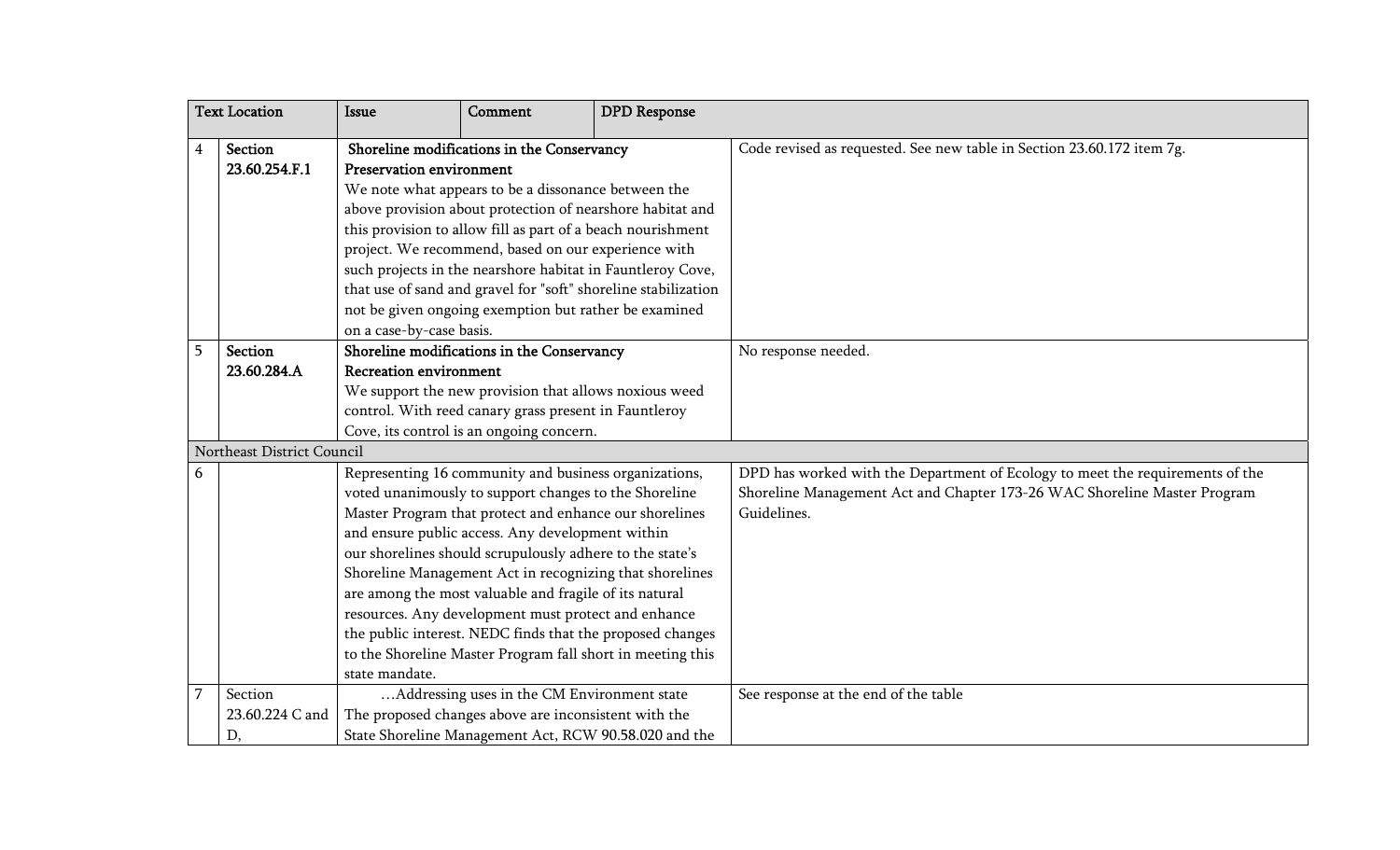| <b>Text Location</b>                                                                                               | Issue                                                                                                                                                                               | Comment                                                      | <b>DPD</b> Response |                                      |
|--------------------------------------------------------------------------------------------------------------------|-------------------------------------------------------------------------------------------------------------------------------------------------------------------------------------|--------------------------------------------------------------|---------------------|--------------------------------------|
|                                                                                                                    | implementing regulations, WAC 173-27-160. If adopted,                                                                                                                               |                                                              |                     |                                      |
|                                                                                                                    | they would strip Seattle's Shoreline Master Program of                                                                                                                              |                                                              |                     |                                      |
|                                                                                                                    |                                                                                                                                                                                     | protection for water-dependent and water-related uses.       |                     |                                      |
|                                                                                                                    |                                                                                                                                                                                     | There is nothing in state law that allows prohibited uses to |                     |                                      |
|                                                                                                                    |                                                                                                                                                                                     | be authorized, even as conditional or special uses, to       |                     |                                      |
|                                                                                                                    | provide financial benefit to the developer or entrepreneur.                                                                                                                         |                                                              |                     |                                      |
|                                                                                                                    | 7a<br>This loophole is the death knell to many of our public                                                                                                                        |                                                              |                     | See response at the end of the table |
|                                                                                                                    | properties that would suddenly find private partners to<br>develop eating and drinking establishments or to develop<br>office space or institutional use in our fragile shoreline   |                                                              |                     |                                      |
|                                                                                                                    |                                                                                                                                                                                     |                                                              |                     |                                      |
|                                                                                                                    |                                                                                                                                                                                     |                                                              |                     |                                      |
|                                                                                                                    | environment that are not accessory to a water-dependent                                                                                                                             |                                                              |                     |                                      |
|                                                                                                                    | or water(-)related use. It is inconsistent with the state<br>policy that the public's opportunity to enjoy the physical                                                             |                                                              |                     |                                      |
|                                                                                                                    |                                                                                                                                                                                     |                                                              |                     |                                      |
| and aesthetic qualities of the natural shorelines is<br>paramount. The purpose of the state law is to preserve the |                                                                                                                                                                                     |                                                              |                     |                                      |
|                                                                                                                    |                                                                                                                                                                                     |                                                              |                     |                                      |
|                                                                                                                    | natural character of the shoreline, protect the resources<br>and ecology, increase public access and increase<br>recreational opportunities                                         |                                                              |                     |                                      |
|                                                                                                                    |                                                                                                                                                                                     |                                                              |                     |                                      |
|                                                                                                                    |                                                                                                                                                                                     |                                                              |                     |                                      |
| 7b                                                                                                                 | Such uses are permitted outright in Urban Maritime and                                                                                                                              |                                                              |                     | See response at the end of the table |
|                                                                                                                    | Urban Industrial areas-not in Conservancy Management                                                                                                                                |                                                              |                     |                                      |
|                                                                                                                    |                                                                                                                                                                                     | areas—and for good reason. It would seem that these uses     |                     |                                      |
|                                                                                                                    | and the proposed changes cited above are specific only to                                                                                                                           |                                                              |                     |                                      |
|                                                                                                                    |                                                                                                                                                                                     | Warren G. Magnuson Park because of the recent                |                     |                                      |
|                                                                                                                    | designation as an historic district.                                                                                                                                                |                                                              |                     |                                      |
| 7c                                                                                                                 | Special interests should not be able to dictate provisions in                                                                                                                       |                                                              |                     | See response at the end of the table |
|                                                                                                                    | Seattle's shoreline master program.                                                                                                                                                 |                                                              |                     |                                      |
|                                                                                                                    | Without the protections of Seattle Shoreline regulations<br>and strict adherence to state law, our parks and historic<br>districts will be lost and recognition of the value of our |                                                              |                     |                                      |
|                                                                                                                    |                                                                                                                                                                                     |                                                              |                     |                                      |
|                                                                                                                    |                                                                                                                                                                                     |                                                              |                     |                                      |
| shorelines diminished.                                                                                             |                                                                                                                                                                                     |                                                              |                     |                                      |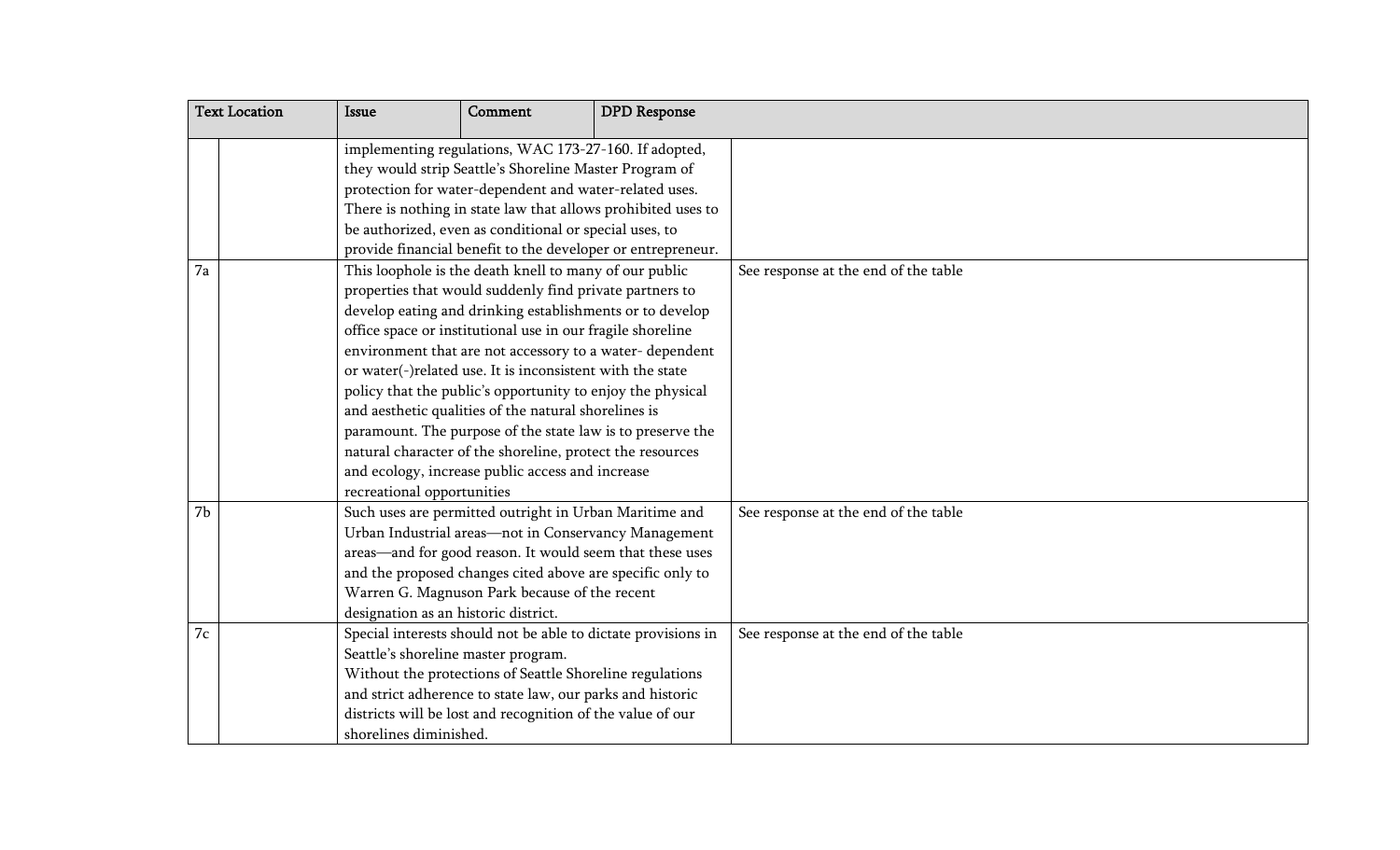| <b>Text Location</b>                                                              |         | <b>Issue</b>                                                                                                                                                                                                                                                                                                                                                                                                                                                                                                                                                                                                                                            | Comment                                                  | <b>DPD</b> Response |                                      |
|-----------------------------------------------------------------------------------|---------|---------------------------------------------------------------------------------------------------------------------------------------------------------------------------------------------------------------------------------------------------------------------------------------------------------------------------------------------------------------------------------------------------------------------------------------------------------------------------------------------------------------------------------------------------------------------------------------------------------------------------------------------------------|----------------------------------------------------------|---------------------|--------------------------------------|
|                                                                                   |         | What will be lost even more than the protections that<br>should exist in Seattle Shoreline Rules is the complete<br>obliteration of the first major policy goal for SMP that the<br>SMP establish a preference for uses that are water-oriented<br>and that are appropriate for the environmental context<br>(such as port facilities, shoreline recreational uses, and<br>water dependent businesses).                                                                                                                                                                                                                                                 |                                                          |                     |                                      |
| 7d                                                                                |         | The NEDC also recommends one change to Section<br>23.60.224B as follows:<br>Eating and drinking establishments and general sales and<br>services are prohibited, except eating and drinking<br>establishments and general retail sales and services, limited<br>to retail sales accessory to a water-related use, are allowed<br>as a shoreline conditional uses if located:<br>1. in a public park; or<br>2. on an historic ship if<br>This change reflects the goals of the Shoreline<br>Management Act and the priority of water-related<br>uses and it provides flexibility for appropriate uses without<br>unduly commercializing Seattle's parks. |                                                          |                     | See response at the end of the table |
| 7e                                                                                |         | Please consider that the exceptions created under Section<br>23.60.224.C and 23.60.224.D are not good for the goals of<br>the Shoreline Master Plan and are removed from the<br>proposal and that our recommended amendment to Section<br>23.60.224B is incorporated.                                                                                                                                                                                                                                                                                                                                                                                   |                                                          |                     | See response at the end of the table |
| Hawthorne Community Council<br>Supports the improvements in the protection of the |         |                                                                                                                                                                                                                                                                                                                                                                                                                                                                                                                                                                                                                                                         |                                                          |                     |                                      |
| 8                                                                                 | General |                                                                                                                                                                                                                                                                                                                                                                                                                                                                                                                                                                                                                                                         | shoreline's natural resources and improvements in public |                     | No response needed.                  |
|                                                                                   | comment |                                                                                                                                                                                                                                                                                                                                                                                                                                                                                                                                                                                                                                                         |                                                          |                     |                                      |
|                                                                                   |         | access so as to be compatible with protection and<br>improving native vegetation, habitat, wildlife                                                                                                                                                                                                                                                                                                                                                                                                                                                                                                                                                     |                                                          |                     |                                      |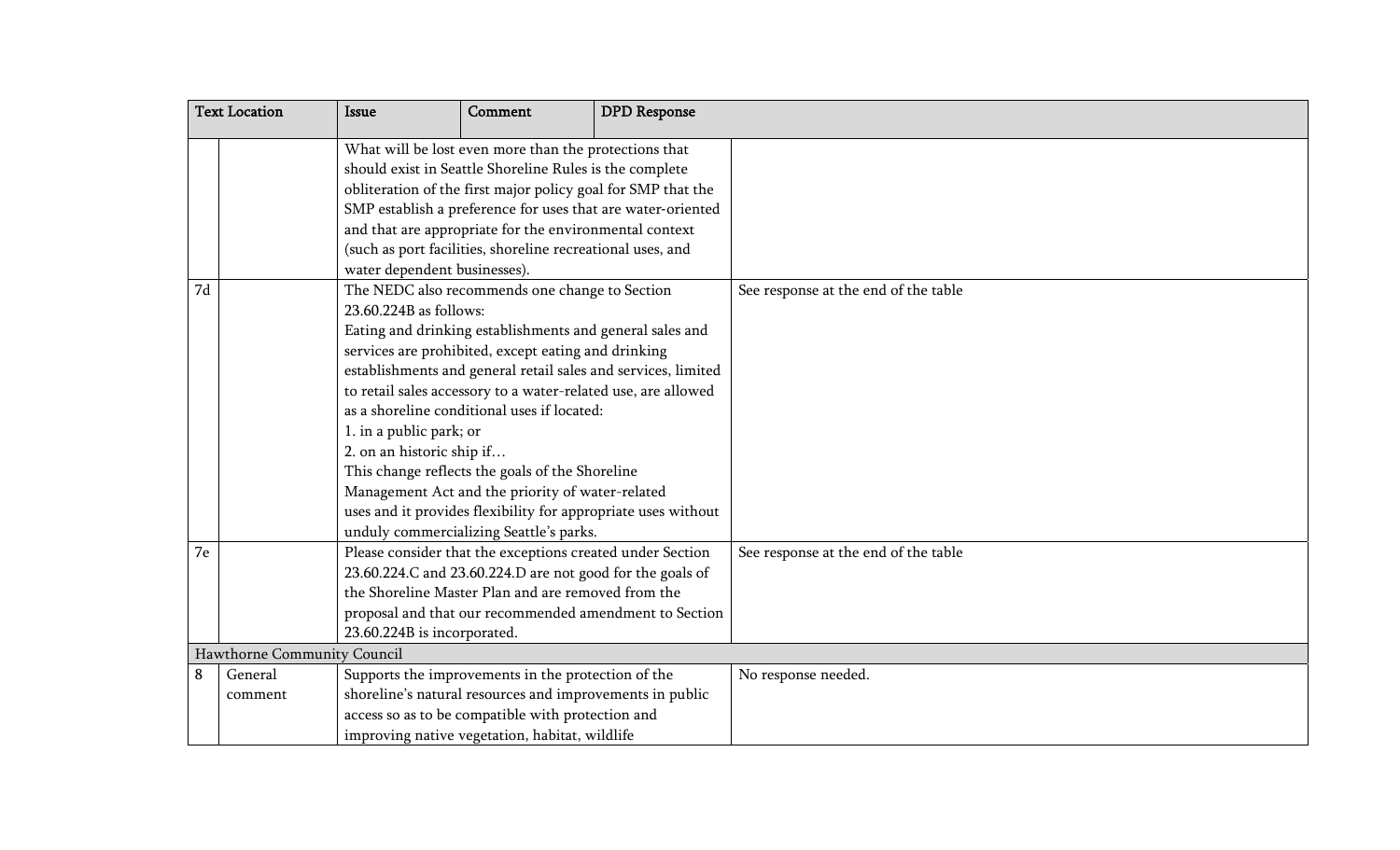|    | <b>Text Location</b> | Issue                                                                                                                                                                                                                                                                                                                                                                                                                                                                                                                                                                                                                                                                                                                                                                                                                                                                                                            | Comment | <b>DPD</b> Response |                                      |
|----|----------------------|------------------------------------------------------------------------------------------------------------------------------------------------------------------------------------------------------------------------------------------------------------------------------------------------------------------------------------------------------------------------------------------------------------------------------------------------------------------------------------------------------------------------------------------------------------------------------------------------------------------------------------------------------------------------------------------------------------------------------------------------------------------------------------------------------------------------------------------------------------------------------------------------------------------|---------|---------------------|--------------------------------------|
| 9  | 23.60.224.C and<br>D | Stripping the Shoreline Master Program of protection for<br>water-related uses of existing buildings within designated<br>historic districts now within the existing regulations is a<br>bad thing to do. The loop hole provided by the proposed<br>rule are not practical or because such uses cannot provide<br>adequate financial support necessary to sustain the<br>building in a reasonably good physical condition)" is the<br>death knell to many of our public properties that would<br>suddenly find private partners who would site this<br>proposed subsection since many of our water-related uses<br>are likely not able to provide as much financial incentive<br>as would eating and drinking establishments and<br>entertainment uses or office and institutional users. It<br>would seem that these uses and this subsection are specifc<br>to Warren G. Magnuson Park since the park recently |         |                     | See response at the end of the table |
| 9a |                      | What will be lost even more than the protections that<br>should exist in Seattle Shoreline Rules is the complete<br>obliteration of the first major policy goal for SMP that the<br>SMP establish a preference for uses that are water-oriented<br>and that are appropriate for the environmental context<br>(such as port facilities, shoreline recreational uses, and<br>water dependent businesses).                                                                                                                                                                                                                                                                                                                                                                                                                                                                                                          |         |                     | See response at the end of the table |

Response to 7,  $7a - d$ , 9 and 9a:

Within the Conservancy Management (CM) shoreline environment, the proposed changes to uses allowed are limited to existing buildings located within a designated historic district. Currently there is only one designated historic district within the Shoreline District, located within the Magnuson Park. Magnusson Park was deeded to the City by the US government after closure of the former Naval Air Station at Sandpoint. The Department of Parks and Recreation worked with DPD to allow adaptive re‐use of historic structures that represented the historic legacy of